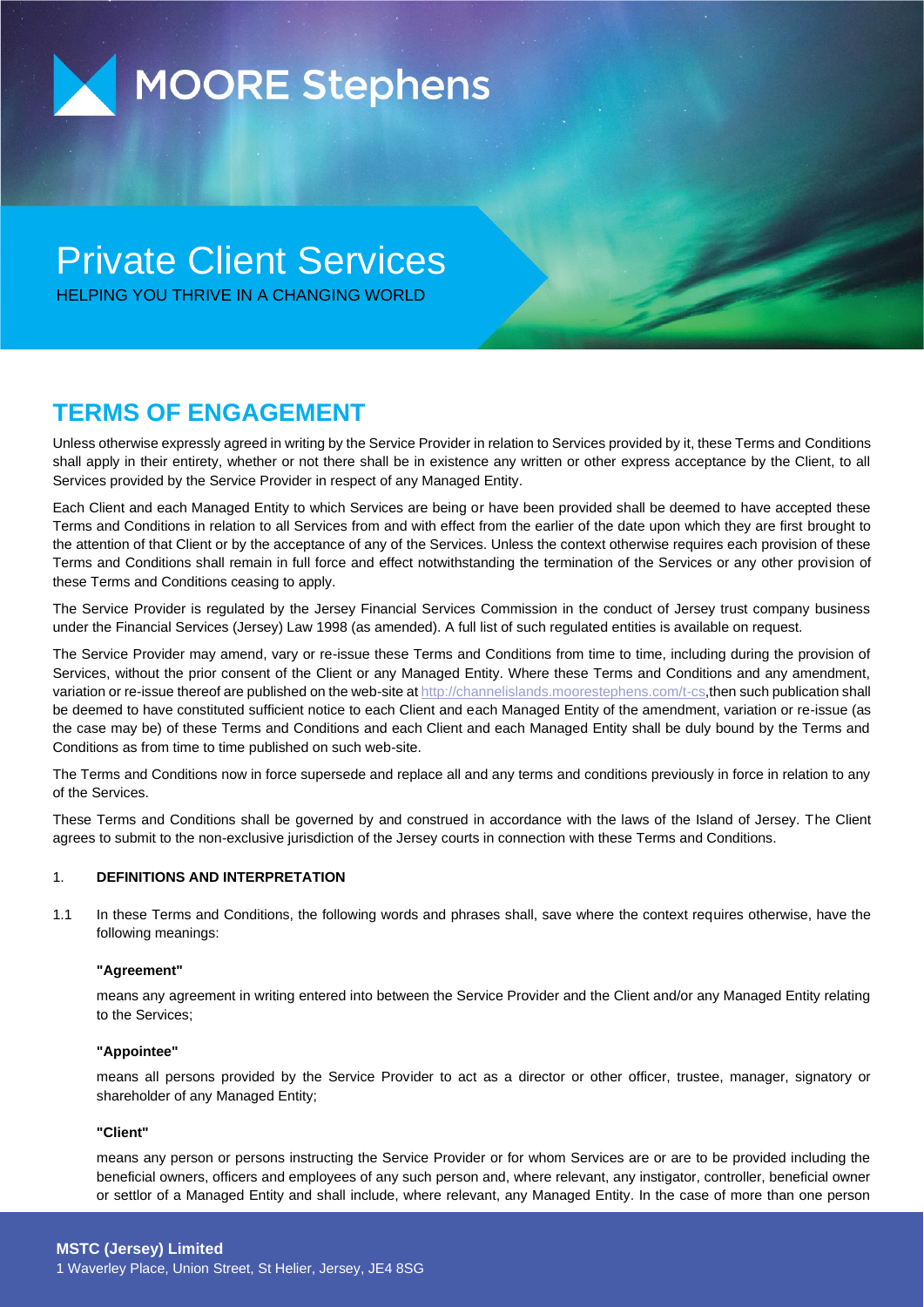"Client" shall mean such persons jointly and severally, including the survivor or survivors of them and, in the case of individuals, including the heirs, personal representatives, estates, and assigns of each of them and, in the case of a company or other body corporate, including its successors and assigns;

#### **"Employees"**

means the employees, directors, officers and consultants (as appropriate) of the Service Provider;

#### **"Due Diligence Review"**

means the processes established by the Service Provider from time to time as required under the law and undertaken from time to time to verify identity, source and provenance of wealth and assets and to assess the risk of a particular relationship;

#### **"Engagement Letter"**

means any letter and attachments (including these Terms and Conditions) sent to the Client which sets out the terms of the contract between the Service Provider and the Client and any Managed Entity;

#### **"Fee Schedule"**

means any schedule of fees and charges for the time being in force issued by the Service Provider in relation to any of the Services;

#### **"Managed Entity"**

means any company, foundation, partnership, trust, association (whether incorporated or unincorporated) or other person or entity in respect of which Services are provided;

#### **"Moore Stephens"**

means MSTC (Jersey) Limited (a company registered in Jersey with registered number 121343), its legally and beneficially owned subsidiaries, branches, associated and related entities and affiliates wherever situated (in each case including companies and partnerships) and their respective successors in title;

#### **"Service Provider"**

means the Moore Stephens entity which provides Services, or on behalf of whom Services are provided, to the Client;

#### **"Services"**

means the trust and/or corporate or other services to be provided by, or on behalf of, the Service Provider as may be specified in any Agreement or Engagement Letter and any other services carried out or performed for or on behalf of, or in connection with (whether before or after its establishment), the management and/or administration of any Managed Entity by the Service Provider, or by any Appointee or Employee; and

#### **"Terms and Conditions"**

means these terms and conditions as amended from time to time.

- 1.2 In these Terms and Conditions unless the context otherwise requires, the singular includes the plural, the masculine includes the feminine and the neuter and vice versa, and "including" means "including, without limitation".
- 1.3 References to "Clauses" herein are to Clauses of these Terms and Conditions.
- 1.4 Clause headings are inserted for convenience only and shall not affect the construction of these Terms and Conditions.

#### 2. **PROVISION OF SERVICES AND GENERAL AUTHORITY**

2.1 The Service Provider will provide, or arrange to provide, every Managed Entity and/or the Client with such trust and corporate services and related services (which may include estate administration services) as may be indicated in any Agreement or Engagement Letter or as otherwise agreed from time to time between the Client and the Service Provider.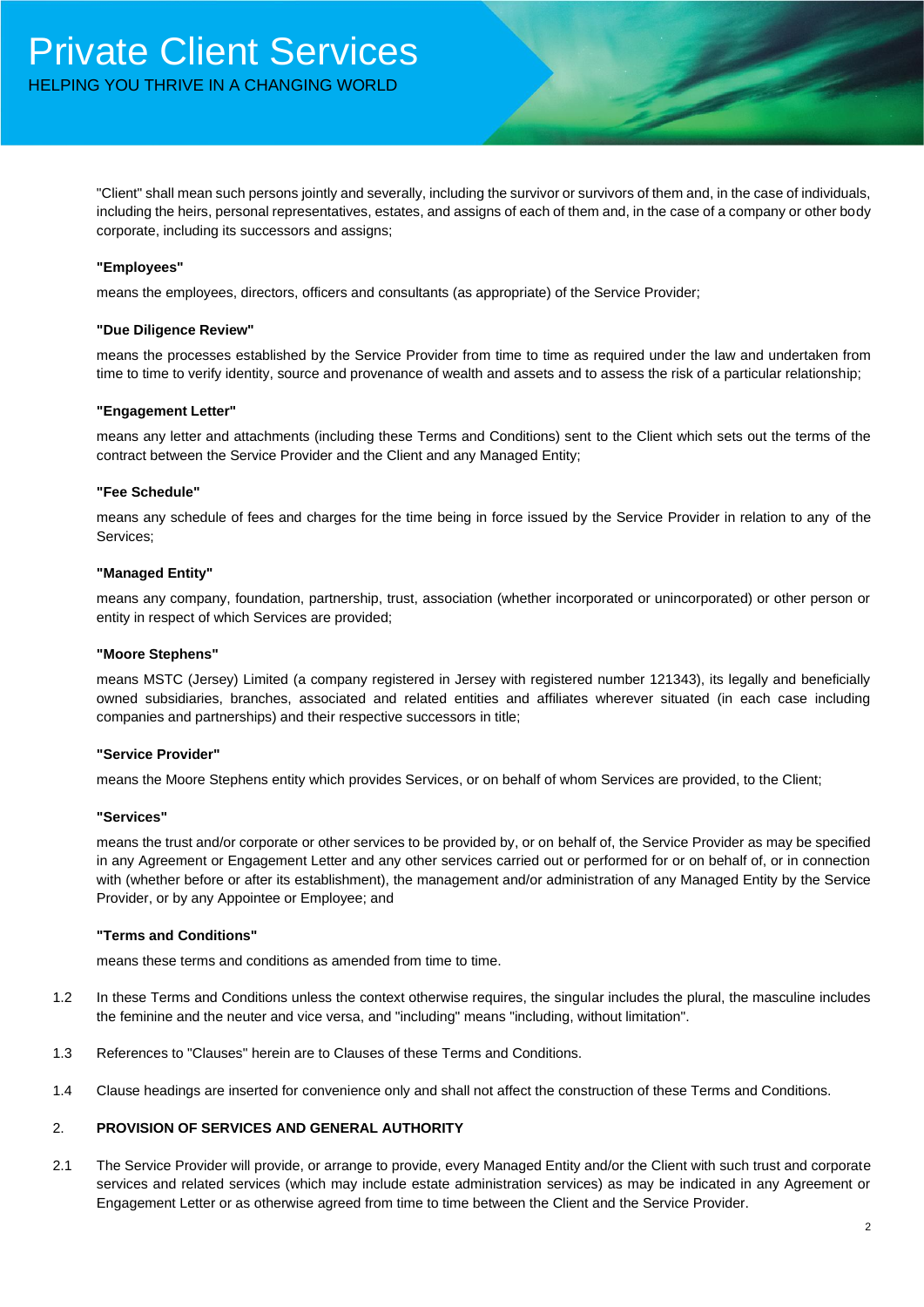- 2.2 The Services are subject to all applicable laws, regulations, rules, requirements, practices and guidelines in any relevant jurisdiction.
- 2.3 The Service Provider is authorised by the Client to do anything which is reasonably necessary either to perform the Services or to comply with any applicable laws and/or regulations in any relevant jurisdiction. For the avoidance of doubt the Service Provider may seek advice or services from other advisers without the consent of the Client or any Managed Entity and charge the cost of obtaining such advice or services to the Client or any Managed Entity as a disbursement.
- 2.4 No Service Provider, other Moore Stephens entity, Appointee or Employee shall be deemed to have any information from the provision of any services other than the Services.

#### 3. **TAX AND OTHER PROFESSIONAL ADVICE**

- 3.1 The Client represents and undertakes that it has taken at its own expense appropriate tax, legal, financial and accounting advice with regard to the establishment, use and management of every Managed Entity. The Service Provider does not provide tax, legal, financial or accounting advice as part of the Services or otherwise unless specifically agreed.
- 3.2 It remains the on-going responsibility of the Client to obtain any specialist advice and to supply copies of such advice to the Service Provider. This extends to all transactions undertaken by the Service Provider on behalf of the Client in respect of every Managed Entity. None of the Service Provider, the Appointees or the Employees shall incur any liability in connection with any specialist advice supplied to the Service Provider.
- 3.3 The Service Provider shall not be under any obligation in any circumstances (unless otherwise agreed with the Client in writing) to:
	- 3.3.1 notify the Client of any change (whether a change in law, policy, facts or otherwise) which may affect any advice or opinion provided by or on behalf of the Client to the Service Provider; or
	- 3.3.2 advise the Client or undertake any investigation as to such changes which may affect the Client's affairs generally.

#### 4. **REMUNERATION AND EXPENSES**

- 4.1 The Service Provider shall be entitled to remuneration (including any taxes chargeable in relation thereto) for the provision of the Services in accordance with any Agreement or Engagement Letter for the time being in force in relation to any Managed Entity and Clause 17, provided always that, should there be no such Agreement or Engagement Letter, such remuneration shall be in accordance with any Fee Schedule from time to time in force in relation to any or all of the Services and subject thereto such remuneration shall be at the usual rates for work done by the Service Provider and the Appointees and Employees.
- 4.2 Fees charged by the Service Provider may reflect not only time spent but also such factors as complexity, urgency, inherent risks, use of techniques, know- how and research together with the level of skills and expertise required of the personnel needed to perform and review the Services. Such fees may also include an amount in respect of time spent travelling for the purposes of or ancillary to the Services if such time cannot be used productively for other purposes.
- 4.3 The Service Provider shall be entitled to remuneration if such Service Provider, another Moore Stephens entity, an Appointee or an Employee is required or agrees to produce any working papers at, or stand as a witness in, any proceedings.
- 4.4 The Service Provider shall be entitled to be reimbursed for all disbursements and expenses reasonably incurred by it in providing the Services. Additionally, an office disbursement charge may be included in each invoice (at a rate of 4% of the value of the remuneration accounted for by the invoice) to cover such general disbursements which it is not practical to charge on a provision basis (including those relating to telephone calls, photocopying and printing).
- 4.5 The Service Provider may raise an invoice at any time.
- 4.6 All monies payable to the Service Provider in connection with the Services shall be paid immediately on presentation of the relevant invoice.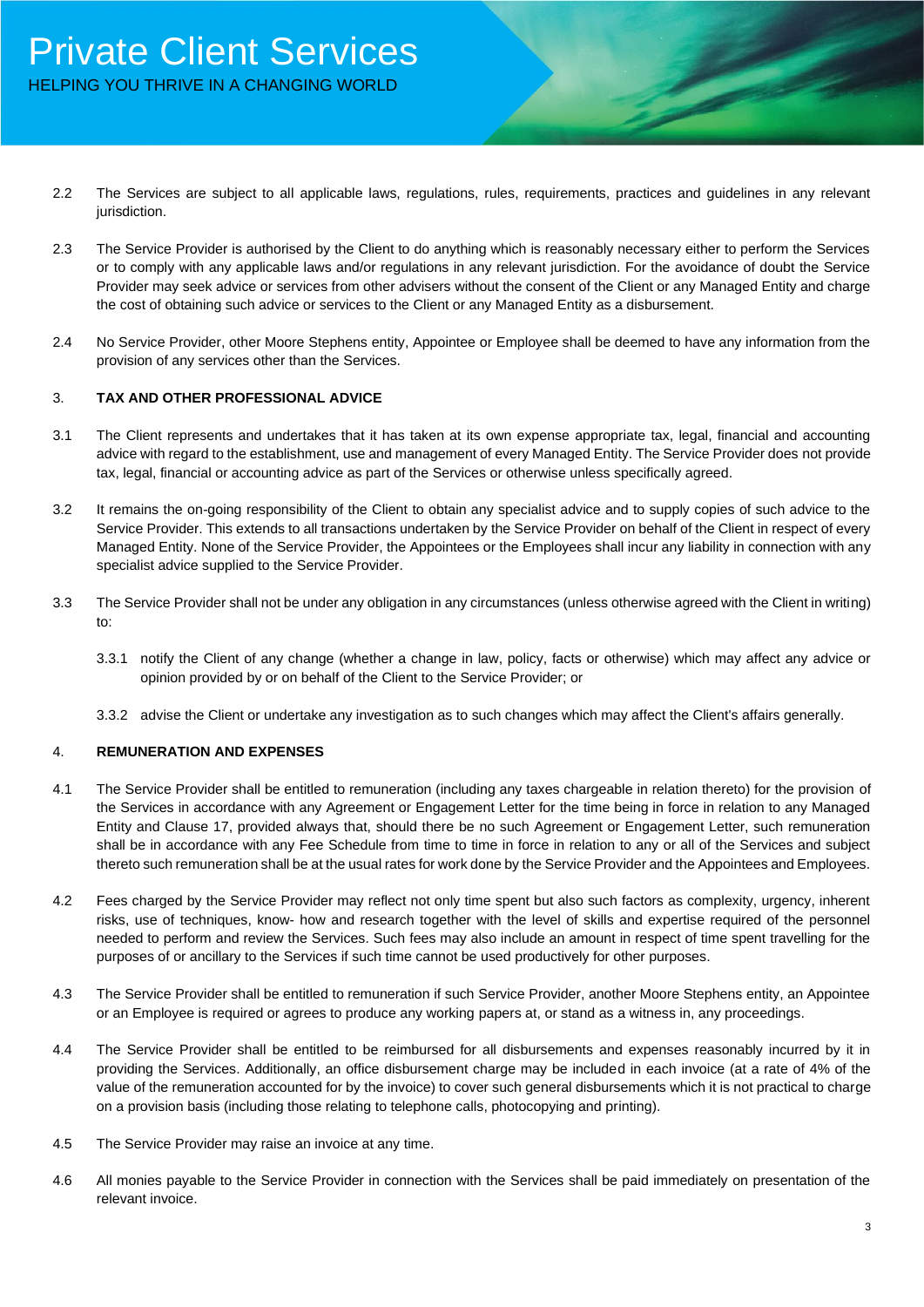- 4.7 The Service Provider may charge:
	- 4.7.1 interest at the rate of 5% per annum on all fees, taxes and disbursements which remain outstanding for more than thirty days but less than ninety-one days from the date of the relevant invoice (such interest to be accrued daily from the date of the relevant invoice and compounded ninety days thereafter); and/or
	- 4.7.2 interest at the rate of 10% per annum on all fees, taxes and disbursements (and any interest accrued and compounded in relation thereto) which remain outstanding for more than ninety days from the date of the relevant invoice (such interest to be accrued daily and compounded quarterly).
- 4.8 The Service Provider may deduct any unpaid sum payable to it in connection with the Services from money it is holding on account for, or from the assets of, the Client or Managed Entity without the consent of the Client.
- 4.9 Where an invoice has remained unpaid for more than sixty days the Service Provider may:
	- 4.9.1 engage the services of any third parties it deems appropriate to assist it in the recovery of such invoice; or

4.9.2 notify any credit reference agency, industry regulator or other similar body that such invoice has not been paid,

and the Client and Managed Entity hereby agree to accept joint and several liability for all costs, fees and expenses the Service Provider incurs in connection therewith.

- 4.10 The Service Provider reserves the right to review the fees charged as specified in any Fee Schedule in force from time to time and may apply any such varied or increased fee levels to any Managed Entity with effect from the date upon which any revised Fee Schedule is deemed to come into force. The Service Provider will give notice to any Managed Entity and where appropriate the Client in respect of any such revisions to its Fee Schedules either before any such amendment shall come into effect or within a reasonable period after such amendment shall have come into effect but in such case before any invoice is rendered in respect of the revised fees.
- 4.11 For the avoidance of doubt, the provisions of this Clause shall remain in full force and effect notwithstanding the termination of the Services or any other provision of these Terms and Conditions ceasing to apply.

#### 5. **CLIENT'S OBLIGATIONS AND UNDERTAKINGS**

- 5.1 The Client hereby guarantees the payment of all sums payable by any Managed Entity to the Service Provider whether under any Agreement or Engagement Letter, these Terms and Conditions or otherwise. The Client agrees that the Service Provider may claim under this guarantee without first seeking recourse against the assets of any Managed Entity or any other person.
- 5.2 The Client shall ensure that every Managed Entity is kept in funds sufficient to allow it to meet in full all sums payable by each Managed Entity to the Service Provider (including disbursements) and for each Managed Entity to otherwise meet its liabilities as and when they become due.
- 5.3 No agreement by the Service Provider to invoice or send an invoice to a third party, acceptance by the Service Provider that a third party has agreed to pay an invoice, or acceptance by the Service Provider that the Client is insured shall be construed as a waiver of the Client's primary responsibility to meet in full all sums payable to the Service Provider.
- 5.4 Where the Client is more than one person:
	- 5.4.1 each such person hereby appoints the other such person(s) to act as his agent to exercise full power and authority in connection with the Services on his behalf; and
	- 5.4.2 all obligations of the Client in connection with the Services shall be joint and several.
- 5.5 The Client hereby undertakes that: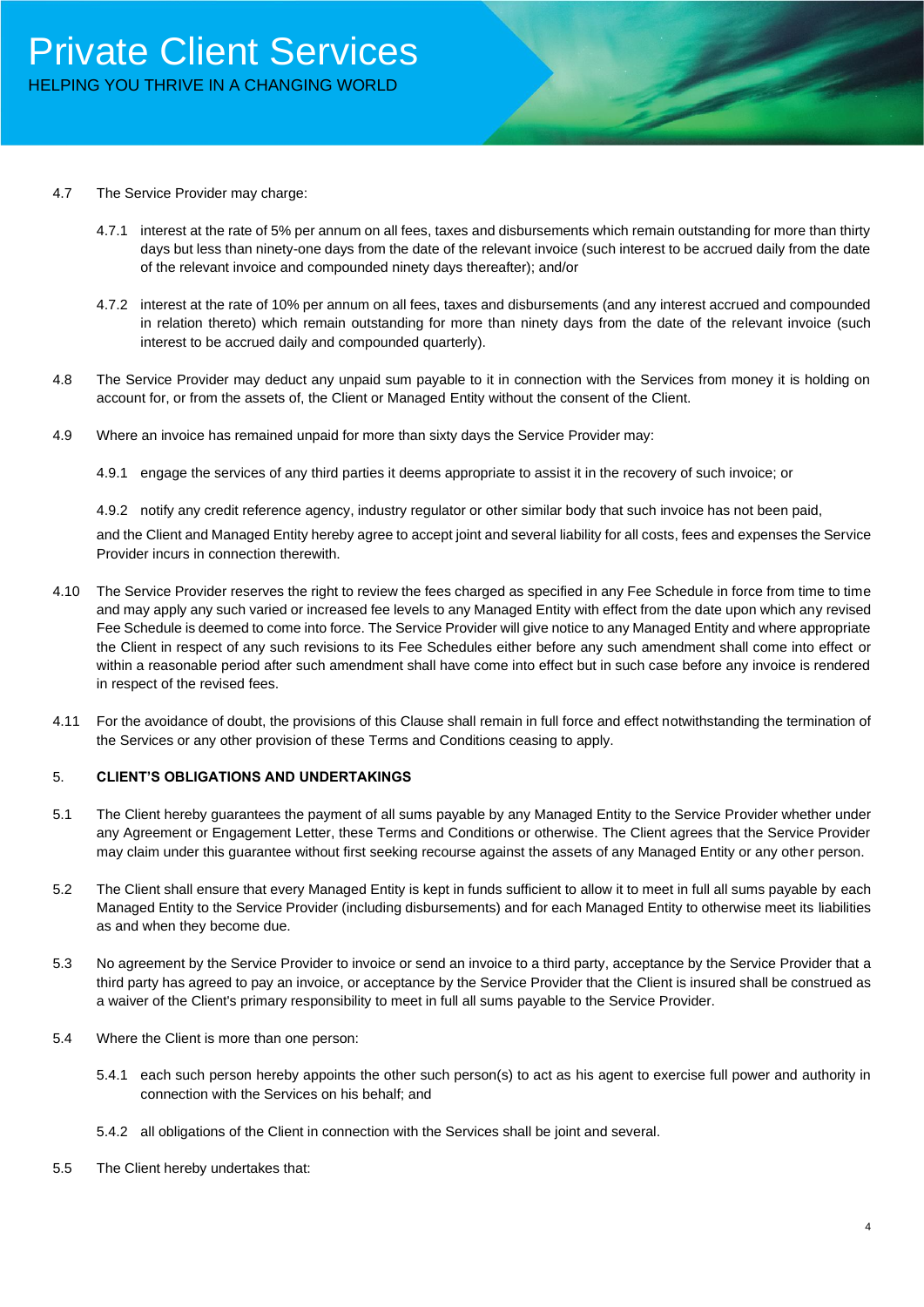### Private Client Services HELPING YOU THRIVE IN A CHANGING WORLD

- 5.5.1 all assets which are or will be introduced to any Managed Entity have been lawfully introduced and are not derived from or otherwise connected with any illegal activity;
- 5.5.2 no Managed Entity will be engaged or involved directly or indirectly with any unlawful activity or used for any unlawful purposes;
- 5.5.3 no Managed Entity will undertake any activities which will require a licence, consent or approval in any jurisdiction without first obtaining such licence, consent or approval or undertake any activities which will breach any conditions contained in any such licence, consent or approval;
- 5.5.4 the Client shall procure that every Managed Entity complies with all applicable laws, regulations and filing and disclosure requirements in all relevant jurisdictions (except to the extent that these are the responsibility of the Service Provider pursuant to an Agreement or Engagement Letter);
- 5.5.5 the Client has disclosed all material details about every Managed Entity which are relevant to the provision of the Services (including full details of all persons with a legal or beneficial interest in or control over every Managed Entity and full details of the matters listed in Clause5.5.7);
- 5.5.6 the Client shall provide such information as the Service Provider may, in its discretion, require in order to comply with all applicable laws and regulations (including any tax or other reporting obligations and 'know your customer' or other anti-money laundering, regulatory or disclosure requirements) and to provide the Services;
- 5.5.7 immediately upon becoming aware of the following matters, the Client shall notify the Service Provider of:
	- (a) any change in the legal or beneficial ownership or control of the Client or any Managed Entity;
	- (b) any material change in the activities of the Client or any Managed Entity;
	- (c) any event which could be reasonably foreseen to have a material effect on any Managed Entity, its assets or activities (including any act evidencing the insolvency of the Client or commencing its liquidation, winding up or dissolution) or upon the Service Provider's willingness to continue to provide the Services;
	- (d) the Client and/or any Managed Entity ceasing to hold any regulatory approval, consent or licence, or becoming subject to regulatory sanction;
	- (e) any actual or threatened proceedings or investigation of any kind in any jurisdiction which involve the Client or any Managed Entity and any progress thereof,

and it shall promptly provide such information as the Service Provider may, in its discretion, require in respect thereof;

- 5.5.8 where the Services include the provision of Appointees, the Client shall not, without the prior consent of the Service Provider, take any action, enter into any agreement or contract, give any undertaking, make any representation or otherwise incur any liability on behalf of any Managed Entity;
- 5.5.9 the Client shall notify the Service Provider in writing before alienating, assigning, selling, pledging or otherwise disposing of or encumbering any part of the Client's interest in any Managed Entity;
- 5.5.10 the Client shall not (without the Service Provider's written consent):
	- (a) use the logo, name, address, electronic mail, web-site address, telephone/telex/facsimile numbers of any Moore Stephens entity or allow the same to appear on any notepaper or documentation belonging to or connected with any Managed Entity or in any advertising material; or
	- (b) directly or indirectly solicit the employment of any Appointee or Employee of any Moore Stephens entity who is involved in providing the Services while the Services are being provided or for a period of twelve months following the termination of the Services; and
	- (c) the Client shall keep the Service Provider informed as to the business affairs, financial position and prospects of every Managed Entity, and it shall advise the Service Provider forthwith of any actual or proposed modification, alteration or addition to the constitutional documents of any Managed Entity.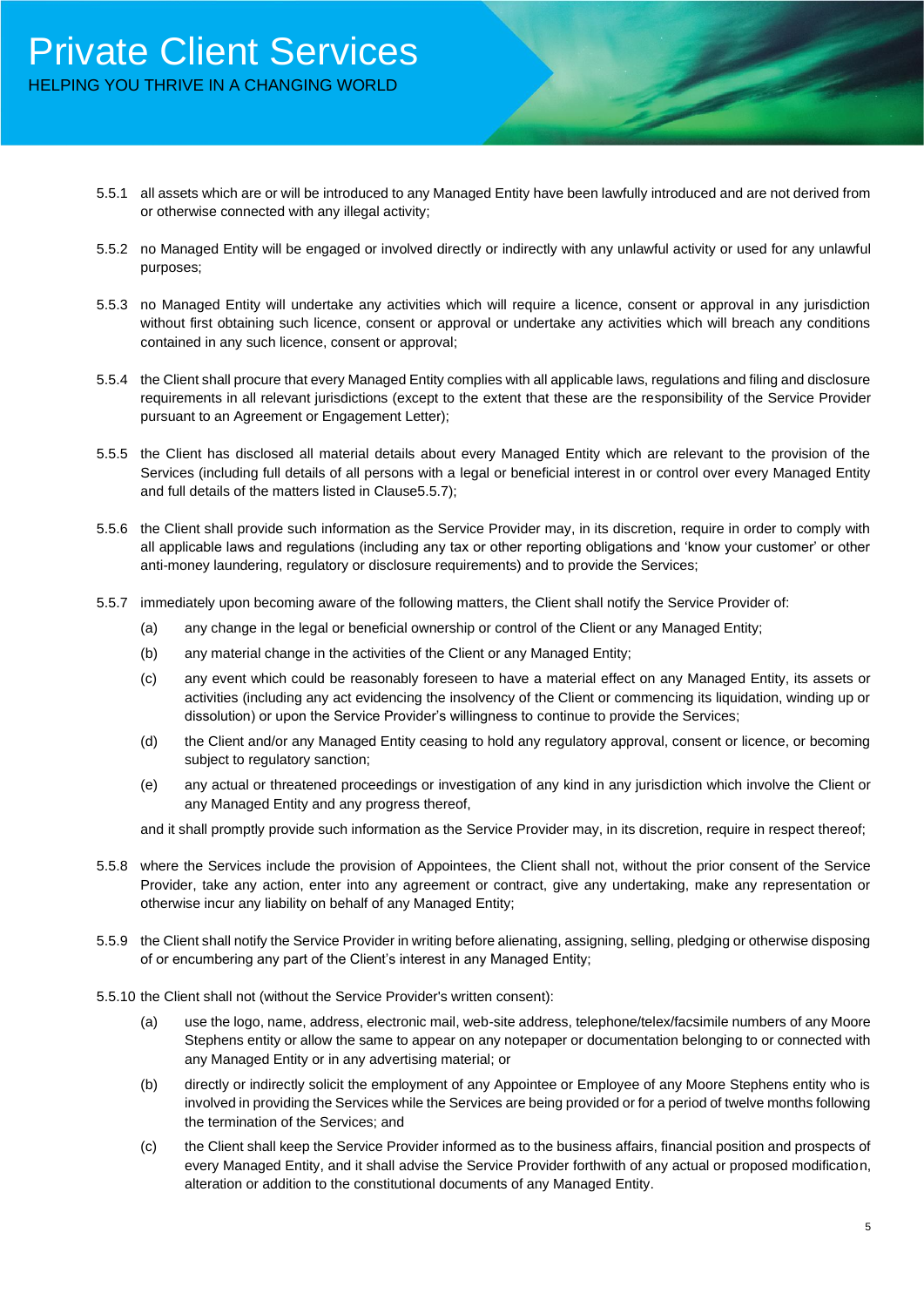#### 6. **INSTRUCTIONS**

- 6.1 The Client acknowledges that any directors, trustees or other office-holders provided by the Service Provider will exercise independent discretion on any relevant matter in accordance with applicable law, regulations and the constitutional documents of any relevant Managed Entity.
- 6.2 Subject to Clause 6.1, the Service Provider undertakes to use reasonable endeavours to deal with and act upon instructions (in accordance with Clause 6.3) in a reasonably timely manner although it is agreed that the Service Provider may refuse at any time to comply with any instructions which in the opinion of the Service Provider:
	- 6.2.1 may contravene the provisions of the Service Provider's or any relevant Managed Entity's constitutional documents, any applicable law, regulation, permit, licence, policy statement, guidance note or codes of practice, or be inconsistent with any duty owed by the Service Provider, any Managed Entity, the Appointees or the Employees; or
	- 6.2.2 could result in damage to the reputation of any Moore Stephens entity; or
	- 6.2.3 could give rise to a material conflict of interest.
- 6.3 Subject to Clause 6.2, the Service Provider may act upon instructions (whether by letter, fax, email, telephone or otherwise) given by any person that it reasonably believes to be authorised to give such instructions on behalf of the Client. The Service Provider is not obliged to verify the identity of any person purporting to be so authorised.
- 6.4 Where the Service Provider does not believe that the person giving instructions is duly authorised or where the Service Provider is given instructions that it believes are unclear or contradictory, it may refuse to act upon such instructions until it receives evidence to its satisfaction as to the instructions or the person giving instructions.
- 6.5 None of the Service Provider, any other Moore Stephens entity, the Appointees or the Employees shall incur any liability:
	- 6.5.1 for its failure to comply with any instructions which are not in writing or which are unclear, contradictory, incomplete, ambiguous or contain errors; or
	- 6.5.2 for the non-receipt of any instruction, written or otherwise; or
	- 6.5.3 for the lack of authority of any person purportedly giving instructions on behalf of the Client; or
	- 6.5.4 for its failure to comply with any instructions pursuant to Clause 6.2 or for its refusal to act pursuant to Clause 6.4.
- 6.6 To ensure that the Service Provider is able to carry out the Client's instructions accurately, to help the Service Provider to improve its service and in the interests of security, the Service Provider may monitor and/or record the Client's telephone calls with the Service Provider and the Client consents to such monitoring and/or recording. The Service Provider's recordings shall be and remain the Service Provider's sole property and the Service Provider shall have the authority to deliver copies or transcripts of such recordings to any court, tribunal, arbitrator or regulatory authority of competent jurisdiction as it sees fit.

#### 7. **CONFLICTS OF INTEREST**

- 7.1 Without prejudice to Clause 6.2.3, if any Appointee, Employee or Moore Stephens entity becomes aware or is notified of a material conflict of interest, the Client shall be notified and, if possible, procedures will be put in place to ensure confidentiality and independence of advice.
- 7.2 Notwithstanding Clause 7.1, in any case where the Service Provider considers there to be a material conflict of interest it shall have complete discretion to determine whether any Appointee, Employee or Moore Stephens entity may continue to provide the Services or cease to act, including by immediate termination of the Services. In the event that the Services are terminated no Appointee, Employee or Moore Stephens entity shall be liable for any expenses or losses arising from such termination.
- 7.3 without prejudice to Clause 7.4 the Service Provider shall be entitled to: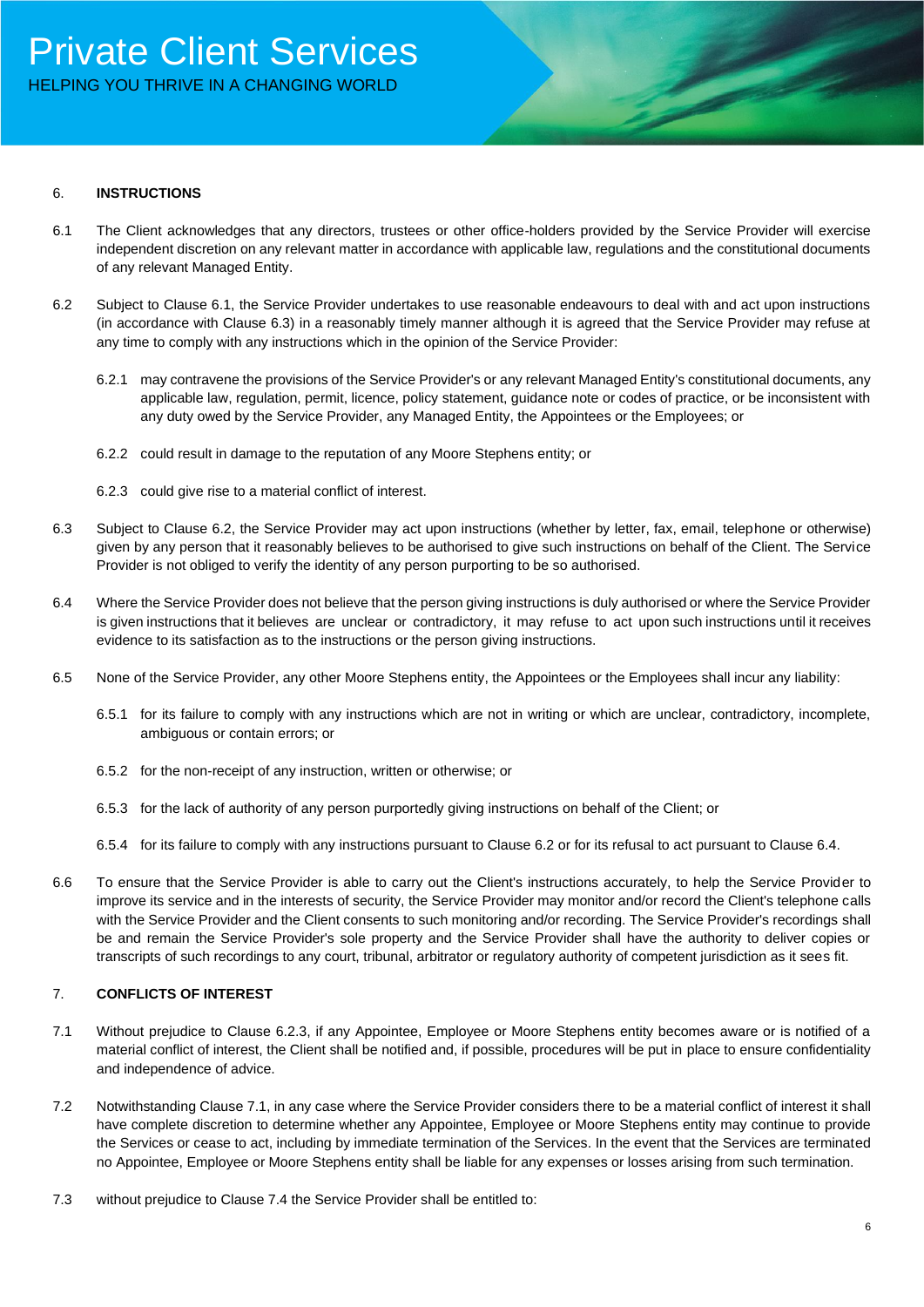- 7.3.1 employ any appropriate Moore Stephens entity to perform any service for or on behalf of a Managed Entity on the same terms and conditions as are usual between such Moore Stephens entity and its customers; and
- 7.3.2 invest money held by a Managed Entity in any company or unit or investment fund or scheme operated or managed by any Moore Stephens entity in the same circumstances and to the same extent as if that company or unit or investment fund or scheme were not so operated or managed by such Moore Stephens entity.
- 7.4 Any Appointee, Employee or Moore Stephens entity (or any of their agents or delegates) shall be entitled to retain any fees, commissions or other similar benefit obtained directly or indirectly in relation to:
	- 7.4.1 any purchase or sale of investments; or
	- 7.4.2 the Service Provider, any other Moore Stephens entity, the Appointees or the Employees acting in any capacity for or in connection with any trust, company, partnership, investment fund, scheme or other entity the shares, interests, notes or units of which are comprised in the assets of a Managed Entity; or
	- 7.4.3 any banking, investment advisory or other arrangement entered into on behalf of any Managed Entity; or
	- 7.4.4 the provision of any other services to or in connection with any Managed Entity.
- 7.5 Unless otherwise agreed with the Client in writing, an Appointee, Employee or Moore Stephens entity (or any of their agents or delegates) may, in its absolute discretion and without prior reference to or consent from the Client or Managed Entity, act in any transaction for or provide any services to any other person, client, trust, company, firm or other entity with which the Client is associated or has any dealings.
- 7.6 No Appointee, Employee, Moore Stephens entity, or employee of a Moore Stephens entity (or any of their agents or delegates) shall be obliged to disclose to the Client or take into consideration any fact, matter, finding or other information:
	- 7.6.1 if it would, or might, be in breach of any duty or confidence to any other person; or
	- 7.6.2 which comes to the attention of an Appointee, an Employee, or Moore Stephens entity (or any of their agents or delegates), but which does not come to the actual attention of any individual dealing with (or for) the Client.

#### 8. **CONFIDENTIALITY**

- 8.1 The Service Provider will treat all personal data and sensitive data (whether recorded in a document or otherwise) that the Client provides to it as private and confidential information and will only disclose such confidential information in the following circumstances:
	- 8.1.1 where the Service Provider, another Moore Stephens entity, an Appointee or an Employee is authorised or required to disclose by any applicable law or regulation or by any court of competent jurisdiction or any competent judicial, governmental, supervisory or regulatory authority or professional or other body (including credit reference and fraud prevention agencies).
- 8.2 No Service Provider, other Moore Stephens entity, Appointee or Employee shall be under a duty to disclose to the Client or any Managed Entity any information which it has acquired or is deemed to have acquired about any matter affecting the Client or any Managed Entity in the course of acting for or providing services to another client or entity or in any way other than in connection with the provision of the Services.
- 8.3 The Service Provider may disclose information held about the Client and any Managed Entity to other companies which are, at the time of disclosure, group companies of (or otherwise related to) Moore Stephens.
- 8.4 For the avoidance of doubt, the provisions of this Clause shall remain in full force and effect notwithstanding the termination of the Services or any other provision of these Terms and Conditions ceasing to apply.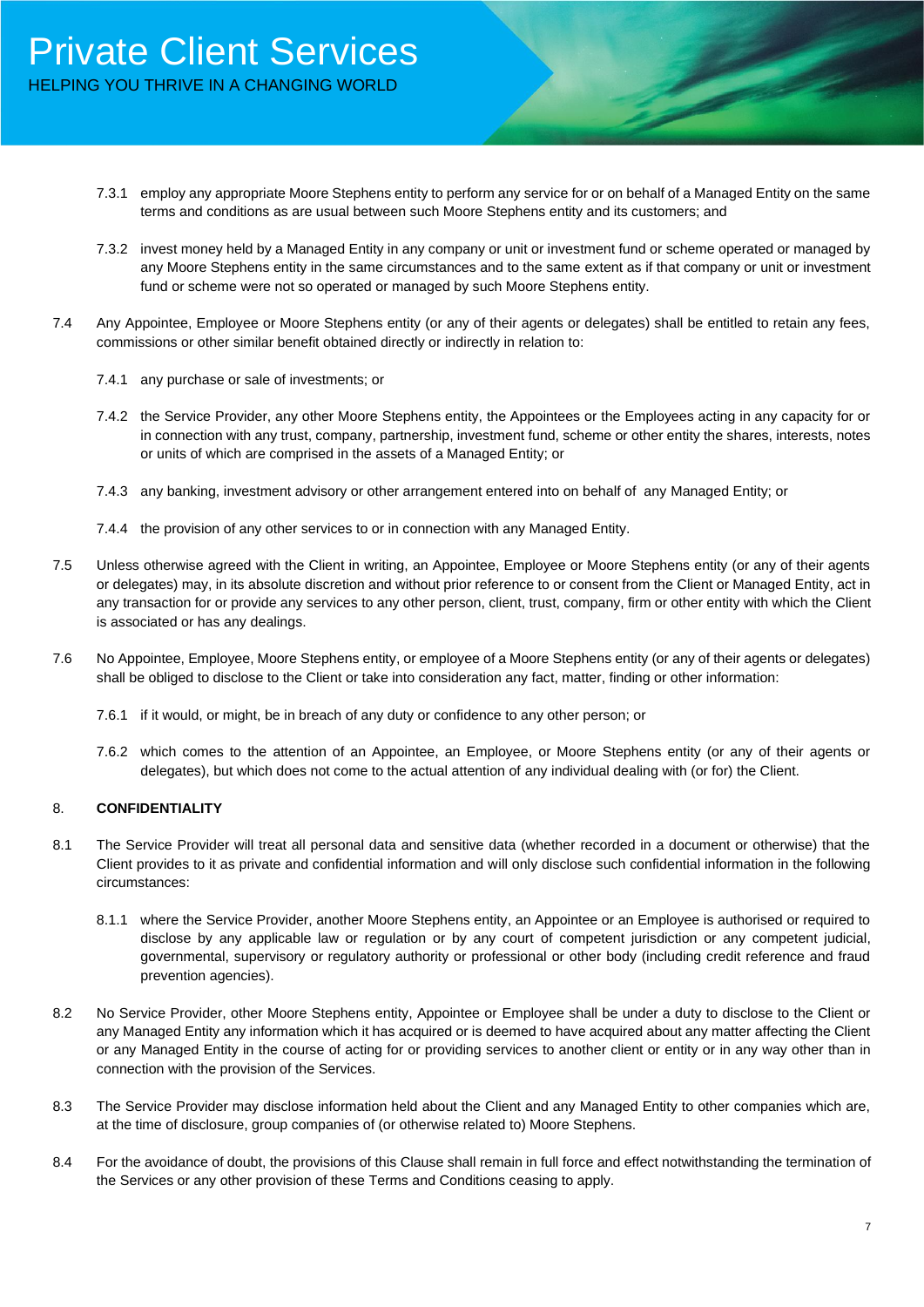#### 9. **INTELLECTUAL PROPERTY**

9.1 All correspondence files and records (other than statutory corporate records) and all information and data held by the Service Provider on any computer system is the sole property of the Service Provider for its sole use.

#### 10. **DATA PROTECTION**

- 10.1 Unless otherwise specified in written form to you, we shall each be considered an independent controller and each of us will comply with the obligations applicable to us under the General Data Protection Regulation ("GDPR") and the Data Protection (Jersey) Law 2018.
- 10.2 If you require further information about our approach to compliance with the GDPR and Data Protection (Jersey) Law 2018 please see our detailed privacy notice on our website which can be found here.

#### 11. **SAFE CUSTODY AND DOCUMENT RETENTION**

- 11.1 In the event that the Service Provider has agreed to provide safe custody services or where it otherwise holds original documentation relating or belonging to the Client and/or any Managed Entity as part of its provision of the Services, the Service Provider will keep all documents which it considers appropriate, or where it is requested by any Managed Entity to do so, in its safe custody facilities. These facilities are carefully regulated and controlled and designed to limit the possibility of unauthorised access or damage by fire. In the absence of gross negligence, the Service Provider accepts no responsibility for any documents held in safe custody that are damaged or lost as a result of theft, fire or water damage.
- 11.2 The Service Provider may refuse to release originals or copies of any documents belonging to the Client or Managed Entity until all fees, disbursements or other liabilities due and payable are discharged.
- 11.3 Where the Service Provider retains originals or copies of any documents following the termination of the Services, the Service Provider reserves the right (but shall not be under an obligation):
	- 11.3.1 to retain such documents for a period of ten years from the date of the termination of the Services and thereafter to destroy all such documents (whether originals, photocopies or electronic copies) at such times as the Service Provider in its sole discretion considers appropriate;
	- 11.3.2 (without prejudice to Clause 11.3.1) to make electronic copies of such documents as the Service Provider has retained and to destroy hard copies of such documents.
- 11.4 After the tenth anniversary of the termination of the Services the Service Provider may destroy all documents (of whatever nature and in whatever form) owned by the Client or Managed Entity or relating to the provision of the Services and the Client and Managed Entity accept that thereafter they shall have no right to call upon the Service Provider to provide any documents.
- 11.5 Where, during the provision of the Services, the Service Provider, other Moore Stephens entity, Appointee or Employee has created any internal memoranda, emails, attendance notes or other form of document not intended by the author to be supplied to or seen by the Client and/or any Managed Entity then such documents shall not belong to the Client or any Managed Entity and no Service Provider, other Moore Stephens entity, Appointee or Employee shall be obliged to disclose the same to the Client or any Managed Entity.

#### 12. **CLIENT AND MANAGED ENTITY MONEY**

- 12.1 Money belonging to the Client or any Managed Entity may be held in individual designated accounts or in a general account for short periods during which such money may be pooled or comingled with other money which does not belong to any Moore Stephens entity. Subject thereto such money will be maintained separately from other funds held by the Service Provider.
- 12.2 Unless otherwise expressly stated in these Terms and Conditions or in an Agreement or Engagement Letter, interest will not be payable where money belonging to the Client or any Managed Entity is held in a general account.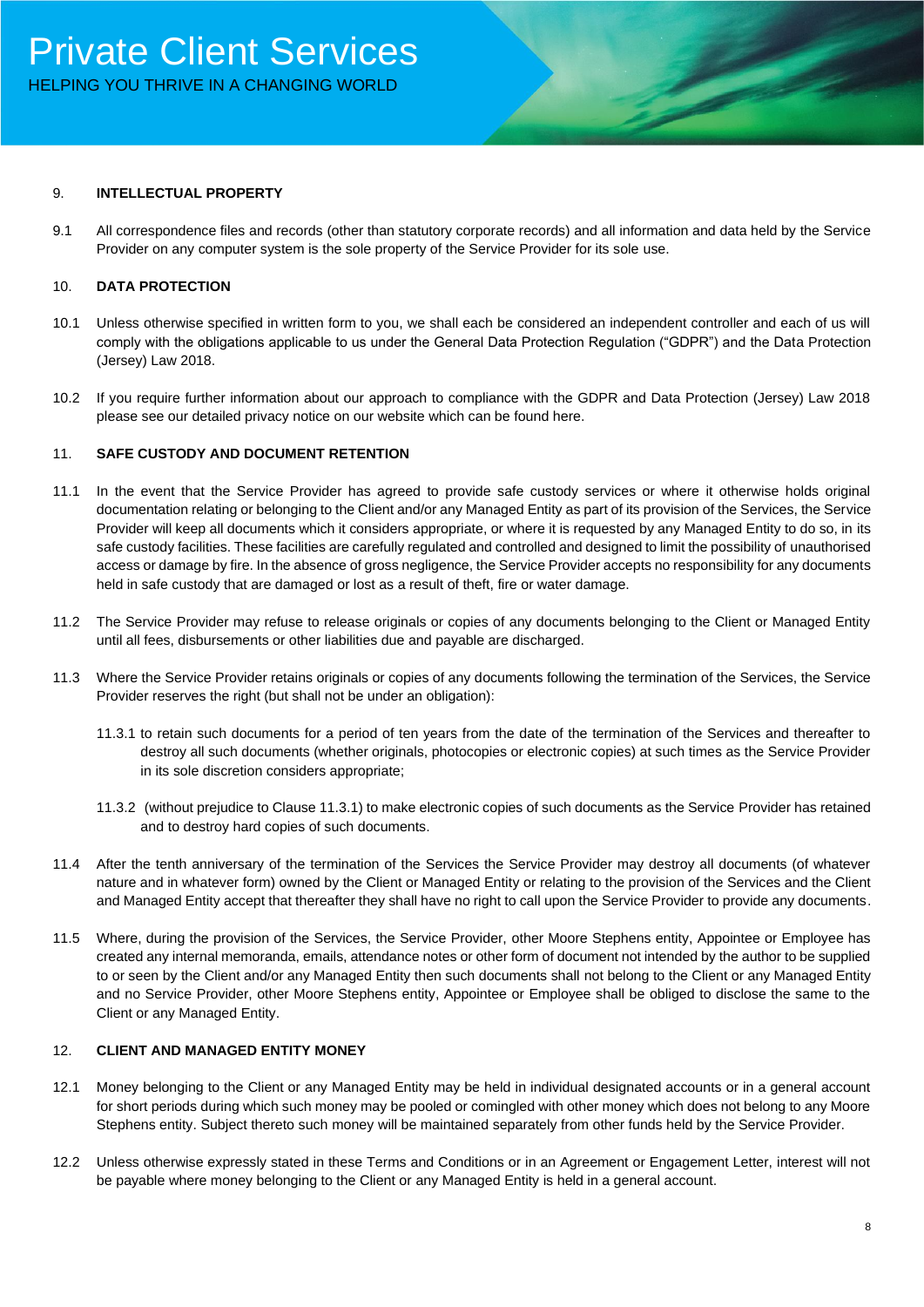- 12.3 On receipt of any monies the Service Provider must be satisfied as to the source of those funds. If it has any doubts as to the source of funds the Service Provider may refuse to receive or to return monies and/or be bound by law to notify the relevant authorities.
- 12.4 The Client or Managed Entity will not request the Service Provider to take or refrain from taking any action whatsoever in relation to funds or assets or documents of any nature which could in the sole opinion of the Service Provider result in a contravention of any law, regulation or policy in force from time to time in Jersey or in any other applicable jurisdiction. The Service Provider reserves the right not to comply with any request which in its sole opinion could potentially result in any such contravention or which in its opinion could result in any damage to its reputation or good standing.

#### 13. **DELEGATION**

- 13.1 Without prejudice to Clause 7.3, in performing its duties hereunder the Service Provider may appoint at the expense of any relevant Managed Entity agents or other delegates to perform in whole or in part any of those duties.
- 13.2 To the extent permitted by applicable law, the Service Provider shall not be liable for any loss arising from a delegation made pursuant to Clause 13.1, including the negligence, fraud or wilful default of any agent or delegate, provided such delegation or continuation of the delegation was made in good faith and without neglect.

#### 14. **LIABILITY OF SERVICE PROVIDER**

- 14.1 Each Service Provider is a separate party to these Terms and Conditions and nothing herein shall be taken to indicate that all or some of the Service Provider, the other Moore Stephens entities, the Appointees and/or Employees together constitute a partnership.
- 14.2 Except in the case of fraudulent acts, the total collective liability of the Service Provider, the other Moore Stephens entities, the Appointees and the Employees (and their agents and delegates) in connection with the Services:
	- 14.2.1 shall not exceed, in aggregate, £1,000,000; and
	- 14.2.2 shall be limited to the proportion of loss, liability or damage suffered after taking into account any contributory act or omission (or any contributory negligence) on the part of the Client or any Managed Entity, any amount the Client or such Managed Entity has recovered from a third party and any amount the Client or such Managed Entity would have been entitled to so recover but for an exclusion of liability agreed between such third party and the Client or such Managed Entity.
- 14.3 None of the Service Provider, any other Moore Stephens entity, the Appointees or the Employees shall be held liable for:
	- 14.3.1 any failure or delay in the performance of its obligations in connection with the Services arising out of or in connection with circumstances beyond its reasonable control (including acts of God, civil or military disturbances, outbreaks of war, acts of terrorism, natural disaster, acts of government or any other authority, accidents, labour disputes or any power, telecommunications or computer failure); or
	- 14.3.2 any indirect or consequential economic loss or damage whatsoever; or
	- 14.3.3 any form of insolvency (such as désastre, liquidation, administration or any similar process) suffered by an entity which is holding money belonging to the Client or any Managed Entity (and for the avoidance of doubt, such insolvency shall not affect the Service Provider's rights under these Terms and Conditions, including its rights to recover remuneration and expenses from the Client and/or any Managed Entity).
- 14.4 The Client undertakes to indemnify the Service Provider for itself and for the other Moore Stephens entities, the Appointees and the Employees and their heirs, successors, assigns and personal representatives (together the "Indemnified Persons") as trustee of this covenant and undertaking for the benefit of the Indemnified Persons, to the greatest extent permitted by law against all actions, suits, proceedings, claims, demands, costs, expenses and liabilities whatsoever which may arise from the provision of or the failure to provide the Services by the Service Provider or the other Indemnified Persons (as the case may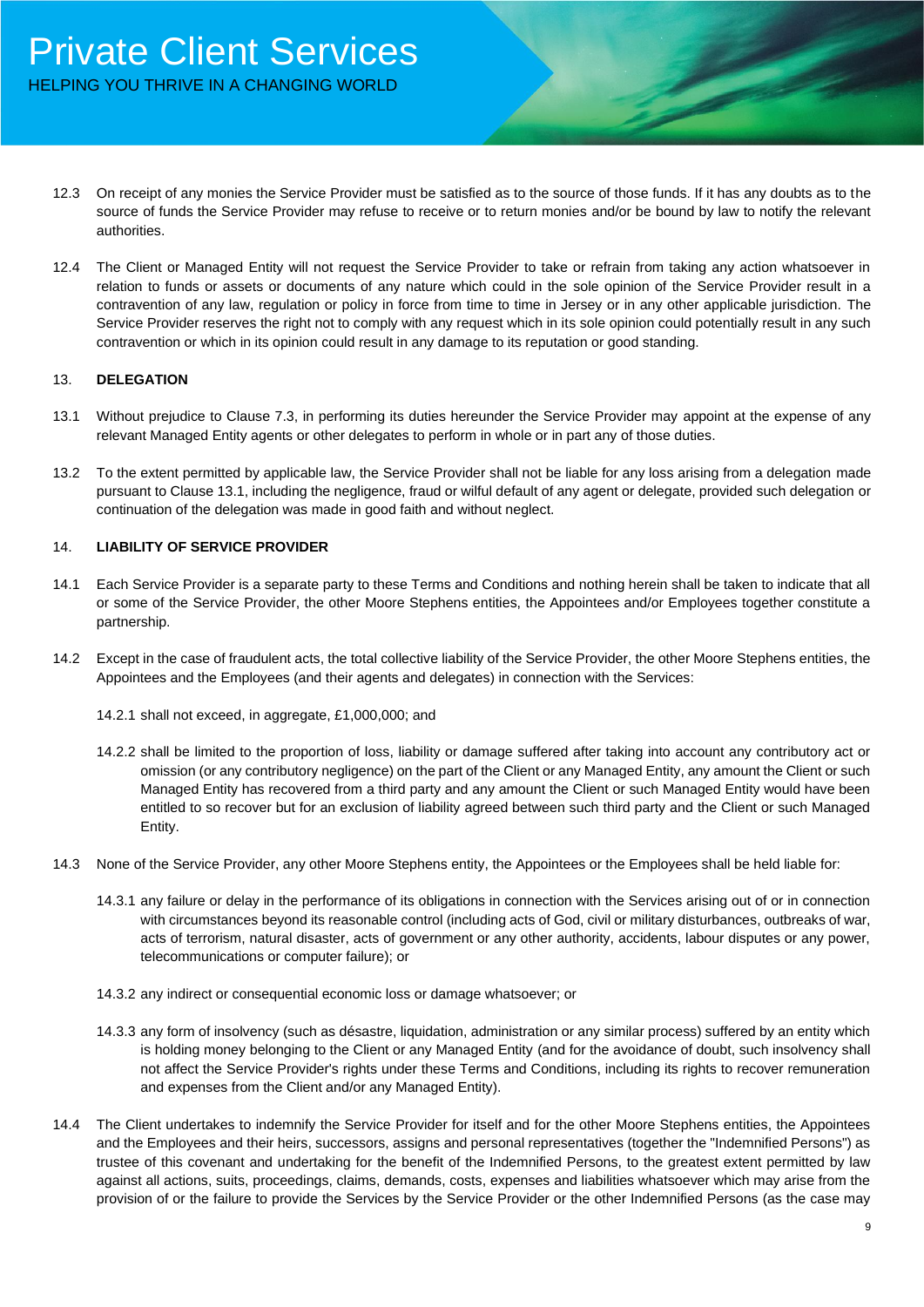be), other than any such liabilities arising from the fraud, wilful default or gross negligence of the Service Provider or Indemnified Person who is sought to be made liable.

- 14.5 The Client's undertaking and indemnity in Clause 14.4 shall extend to the Indemnified Persons' agents and delegates mutatis mutandis as if the Indemnified Persons' agents and delegates were listed as persons to whom the undertaking and indemnity is given in Clause 14.4 and the Service Provider shall hold the benefit of the undertaking and indemnity on trust for such agents and delegates and their heirs, successors, assigns and personal representatives.
- 14.6 Any claims sought to be brought or made by the Client or Managed Entity in connection with the Services shall, where provision of the Services is continuing, be brought or made within three years of the date on which the work giving rise to the claim was performed, or if the Services have terminated, be brought or made within three years of the date of such termination. In either case the relevant date shall be the earliest date on which the cause of action in contract or tort (including gross negligence) or under statute or otherwise shall be deemed to have accrued in respect of the relevant claims and for these purposes a claim shall be deemed to have been made when proceedings are commenced before a court of competent jurisdiction or other dispute resolution body.
- 14.7 The provisions of this Clause are without prejudice to any other limitation of liability or indemnity under an Agreement, Engagement Letter, or the general law or given in favour of the Service Provider or the Indemnified Persons and for the avoidance of doubt the provisions of this Clause shall remain in full force and effect notwithstanding the termination of the Services or any other provision of these Terms and Conditions ceasing to apply.

#### 15. **IDENTITY INFORMATION AND VERIFICATION**

- 15.1 The Service Provider is required to operate anti-money laundering and other checks and procedures in respect of all aspects of the provision of the Services, including confirming source of funds and taxpayer identification information relating to individuals and entities. The time at which any such information and documentation is required and the form in which it shall be delivered to the Service Provider shall be determined by the Service Provider in its absolute discretion. If the Service Provider is not provided with such information and documentation as is reasonably required to enable the Service Provider to meet such ongoing obligations, it shall be entitled to suspend or terminate the provision of the Services with immediate effect and without liability or responsibility for any direct or indirect loss caused.
- 15.2 By providing such information and documentation, every relevant Managed Entity and the Client will be taken to have consented to the onward disclosure of such information to such third parties as shall in the opinion of the Service Provider be required in connection with the Services or necessary for the proper performance of the obligations of the Service Provider under any applicable law or regulation.
- 15.3 Information and documentation provided to the Service Provider may be subject to disclosure and production pursuant to orders of any court of competent jurisdiction or any competent judicial, governmental or regulatory body.

#### 16. **SUPPLEMENTARY DOCUMENTS**

- 16.1 Where the Service Provider and a Managed Entity enter into an Agreement relating to the Services which does not expressly replace the Terms and Conditions in their entirety:
	- 16.1.1 in the event of any conflict between the terms of the Agreement and the Terms and Conditions, the terms of the Agreement shall prevail; and
	- 16.1.2 the Client shall ensure that every Managed Entity is kept in funds sufficient to allow it to meet in full all fees, remuneration, disbursements and expenses payable by such Managed Entity under the Agreement.
- 16.2 Where the Service Provider and the Client enter into an Agreement which expressly replaces the Terms and Conditions in their entirety, the Terms and Conditions shall cease to apply save as expressly stated otherwise in these Terms and Conditions and also without prejudice to any accrued right or obligation of the parties.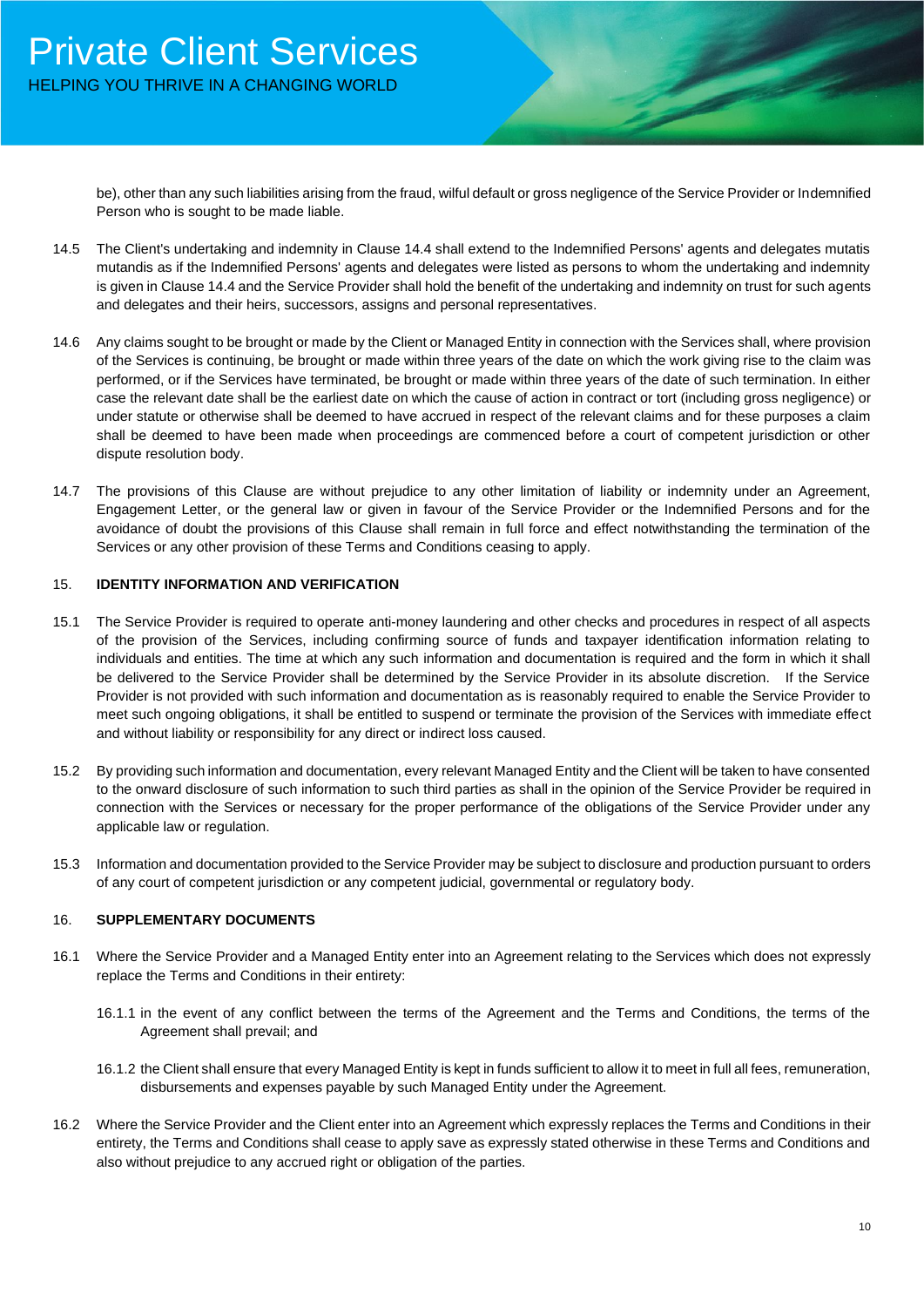## Private Client Services HELPING YOU THRIVE IN A CHANGING WORLD

#### 17. **TERMINATION OF SERVICES**

- 17.1 The Service Provider may terminate the provision of the Services to a Managed Entity at any time in any of the following circumstances:
	- 17.1.1 upon giving one month's written notice to any Managed Entity and, where appropriate, the Client;
	- 17.1.2 immediately upon written notice given to any Managed Entity and, where appropriate, the Client if in the opinion of the Service Provider:
		- (a) the Client and/or any Managed Entity is or is likely to become insolvent or liable to be declared en désastre or subject to a creditors' (insolvent) winding-up or any equivalent or similar procedure in any jurisdiction; or
		- (b) the Client and/or any Managed Entity is in material breach of these Terms and Conditions or any Engagement Letter or Agreement; or
		- (c) there has been any change in ownership of any Managed Entity such that there shall be a new Client in relation to such Managed Entity; or
		- (d) the Client and/or any Managed Entity (or any of its officers or employees not provided by the Service Provider) has been charged with any criminal offence involving dishonesty or is or has been the subject of any criminal, judicial or regulatory investigation in any jurisdiction; or
		- (e) (in accordance with Clause 15) there has been a failure on the part of any Managed Entity and/or the Client to supply such anti- money laundering, crime prevention, tax compliance or client due diligence material ("CDD") in relation to any Client or any Managed Entity as shall be required by the Service Provider, any other Moore Stephens entity or any applicable law or regulation or if any such information supplied in relation to CDD is deemed by the Service Provider to be deliberately false or misleading; or
		- (f) any of the activities of any Managed Entity are no longer consistent with the activities contemplated in an Agreement or Engagement Letter; or
		- (g) any fees, taxes and disbursements invoiced by the Service Provider in relation to any Managed Entity have remained outstanding and unpaid in whole or in part for more than thirty days after the invoice date or the Service Provider believes the Client or any Managed Entity either cannot or is unwilling to pay any sums due to the Service Provider.
- 17.2 The Client and any Managed Entity (where appropriate) may terminate the appointment of the Service Provider in respect of the Services on giving not less than ninety calendar days' written notice to the Service Provider.
- 17.3 Upon termination of the Services for any reason, any Managed Entity and the Client shall immediately provide details of the new service provider which shall be required in order to maintain such Managed Entity in good standing under the laws of its jurisdiction and shall provide an address to which the Service Provider may transfer all books and records of such Managed Entity. In the event that the relevant information in relation to any new service provider is not provided to the Service Provider by the date on which the notice to terminate the Services takes effect, the Service Provider reserves the right to withdraw Services without appointment of any replacement service provider and to arrange for the resignation of any directors, trustees or other officers of any Managed Entity without the appointment of successors (unless the laws and regulations prevent any such unilateral withdrawal). The Service Provider further reserves the right to transfer any shares or interests in any Managed Entity held by nominees into the name of the Client or other beneficial owner nominated by the Client in respect of such interest.
- 17.4 Upon termination of the provision of Services for whatever reason the Service Provider shall be entitled to:
	- 17.4.1 charge, in accordance with the usual rates for work done by the Service Provider and its Appointees and/or Employees, for all time spent and disbursements incurred (whether before or after the termination takes effect) in connection with the transfer of administration of any Managed Entity;
	- 17.4.2 make such retentions and receive such indemnities as it may require in respect of any actual or contingent liability and take such action as it deems necessary to limit such liability;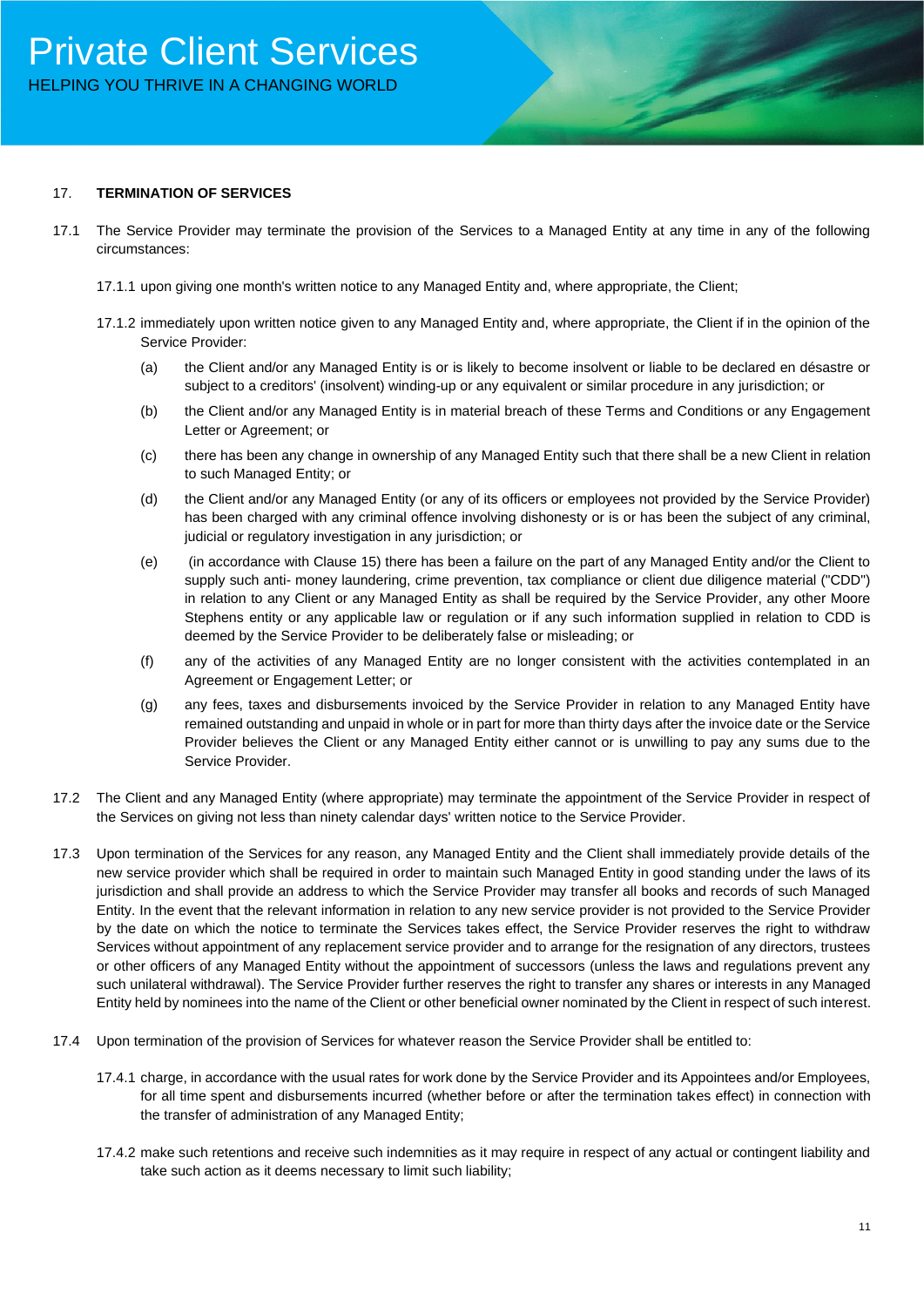- 17.4.3 retain any documents or assets (including assets held on behalf of the Client or Managed Entity or to the order of the Client or Managed Entity or on behalf of or to the order of any company or other body in common ownership with the Client or Managed Entity or otherwise connected or affiliated to the Client or Managed Entity in any manner) until such time as all fees, expenses, disbursements or liabilities due and payable are discharged;
- 17.4.4 retain any fees paid in advance relating to a period after the termination takes effect.

#### 18. **ASSIGNMENT**

- 18.1 The Service Provider may assign or transfer the whole or any part of its rights and benefits under an Agreement or an Engagement Letter or these Terms and Conditions. For the purpose of any such assignment or transfer, the Service Provider may disclose information about the Client and any Managed Entity to any prospective assignee or transferee, provided that the Service Provider shall use its reasonable endeavours to procure that such prospective assignee or transferee is placed under an obligation of non-disclosure equivalent to that in Clause 8.
- 18.2 The Client shall not assign or transfer all or any part of its rights, benefits and/or obligations under an Agreement, an Engagement Letter, or these Terms and Conditions.

#### 19. **INDEPENDENT CONTRACTOR**

19.1 The Service Provider shall for the purposes of (as the case may be) these Terms and Conditions, the Engagement Letter and/or the Agreement be deemed to be an independent contractor and, unless otherwise expressly authorised, shall have no authority to act on behalf of, or to represent, the Client in any way or otherwise be deemed to be an agent of the Client or to have the power to enter into any transaction on behalf of the Client or to bind the Client.

#### 20. **SEVERABILITY**

20.1 If at any time a provision of these Terms and Conditions becomes invalid, illegal or unenforceable under the laws of any jurisdiction which affects the performance or enforceability of these Terms and Conditions, that provision shall, with respect to that jurisdiction only, be ineffective to the extent of such invalidity, illegality or unenforceability but the remaining provisions of these Terms and Conditions shall not be affected or impaired in any way.

#### 21. **COMMUNICATION AND NOTICES**

- 21.1 Unless the Client or any Managed Entity notifies the Service Provider to the contrary in writing, the Service Provider, all other Moore Stephens entities, the Appointees and Employees will assume that the Client and/or Managed Entity (as the case may be) consents to communication in person and by telephone, post, facsimile and unencrypted email.
- 21.2 The Service Provider, all other Moore Stephens entities, the Appointees and Employees will not be liable for any delay, misdirection, interception, corruption, loss or failure, or for any unauthorised redirection, copying or reading, of any communication sent by mail, facsimile, or email, or for the effect on any computer system of any email or email attachment or virus transmitted by or on behalf of the Service Provider, any other Moore Stephens entity, the Appointees or the Employees.
- 21.3 The Service Provider and other Moore Stephens entities may monitor all communications sent to or from them to check for compliance with their internal policies and to protect their businesses.
- 21.4 Any notice required to be given under these Terms and Conditions shall be in writing addressed to the party concerned at such address or on such facsimile number or at such e-mail address as such party shall from time to time notify to the other or others for the purpose, failing which at the registered office or the last known usual address of such party.
- 21.5 For this purpose, any notice:
	- 21.5.1 delivered personally shall be deemed to have been given at the time of such delivery;
	- 21.5.2 sent by ordinary post shall be deemed to have been given 72 hours after posting;